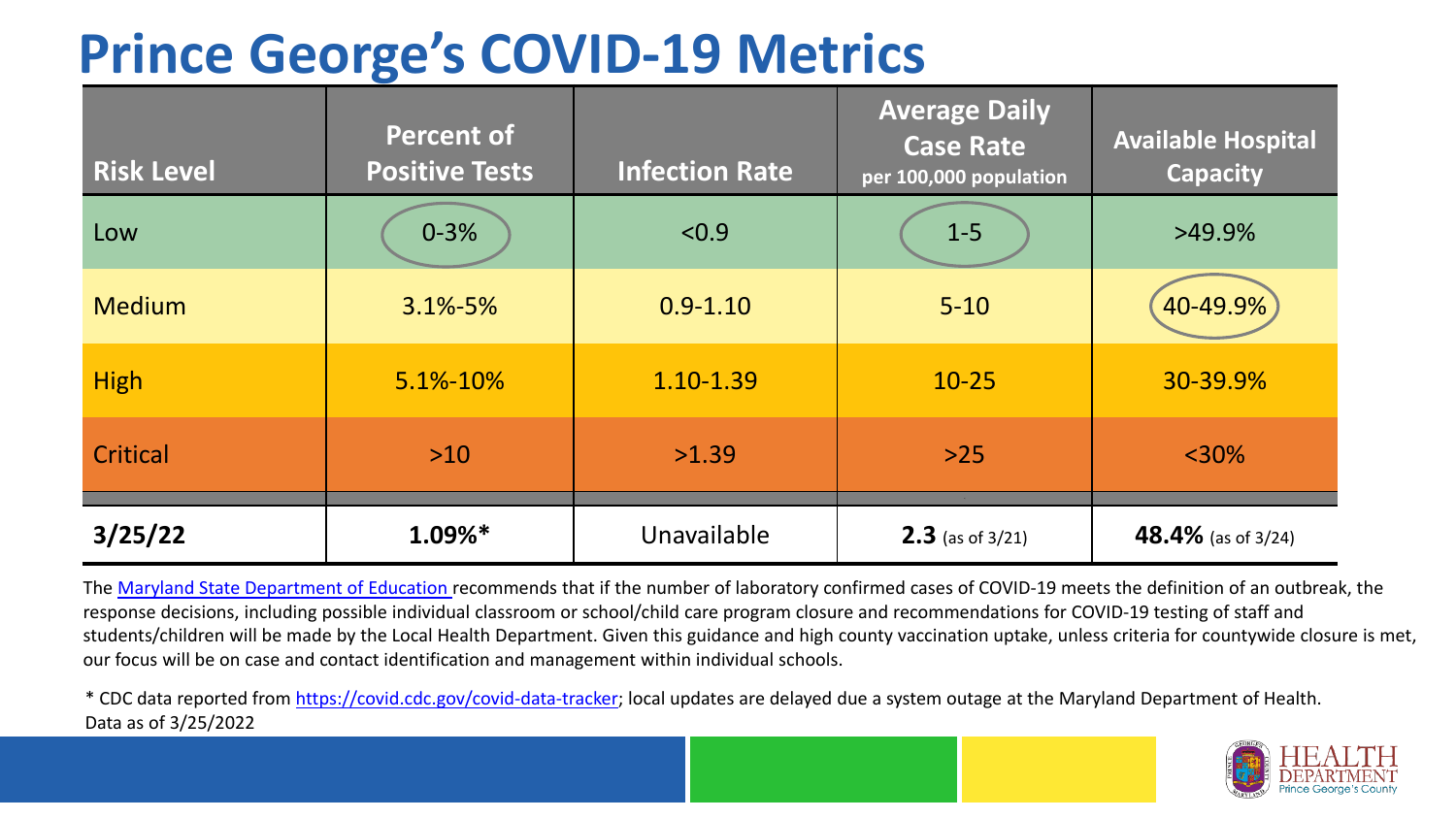## **COVID-19 Community Transmission and Vaccination**

Per the [CDC updated guidance for COVID-19 Prevention in K-12 Schools,](https://www.cdc.gov/coronavirus/2019-ncov/community/schools-childcare/k-12-guidance.html) vaccination is considered the leading prevention strategy for those who are eligible, and **Prince George's County exceeds the percentage of U.S. vaccinations for ages 12 and above**. The CDC also emphasizes using multiple prevention strategies together consistently, included universal indoor masking, as needed based on the level of community transmission and vaccine coverage.



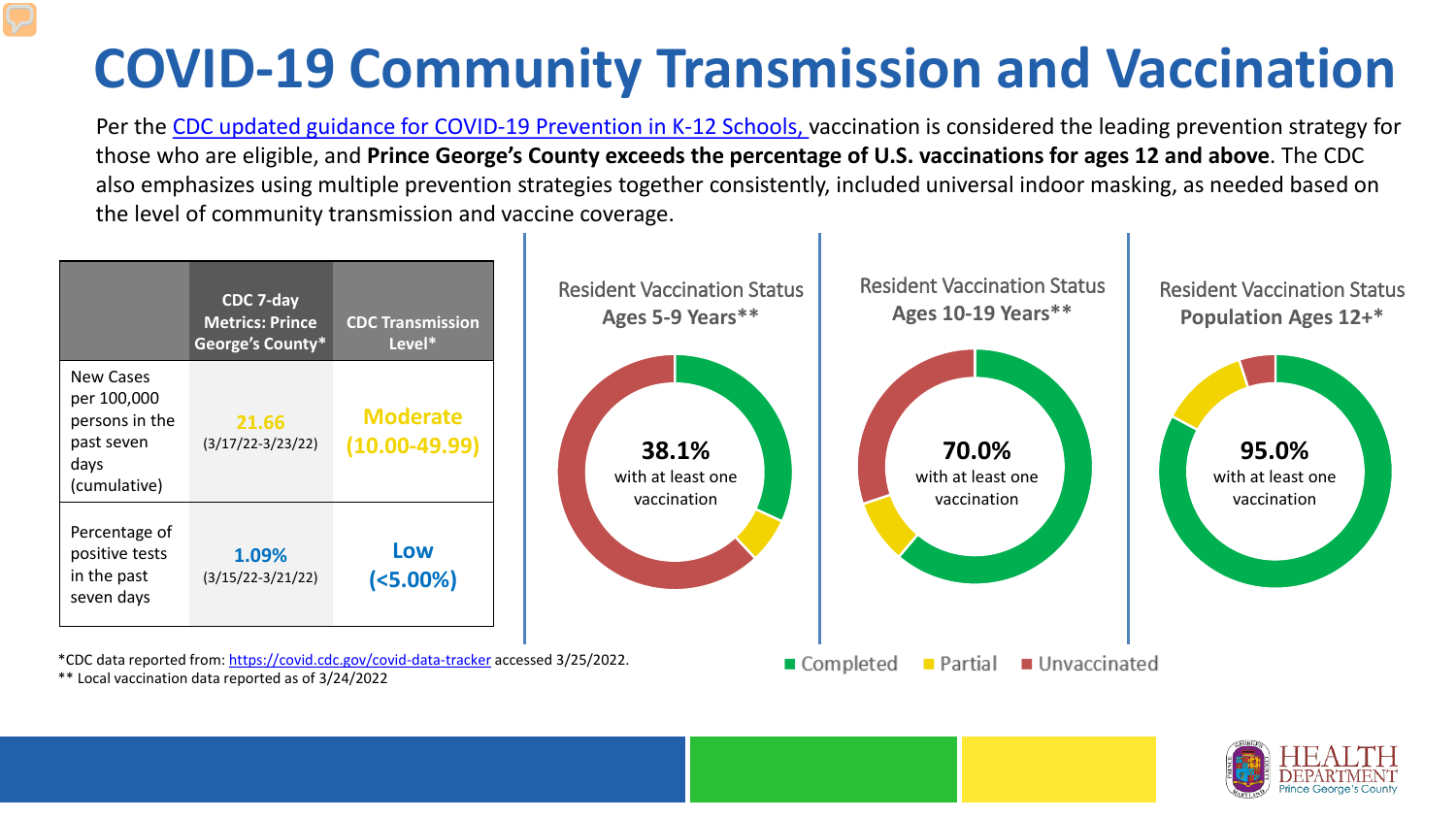## **Average Daily Case Rate** (7-day Average by test date)

**The average daily case rate at the beginning of this week was 2.3 new cases per 100,000 residents.** Our case rate has declined from a high of 303.6 new cases per 100,000 residents on January 1, 2022, and currently appears to be stable at the low risk level.

**Average New COVID-19 Cases Per Day Per 100,000 Residents**